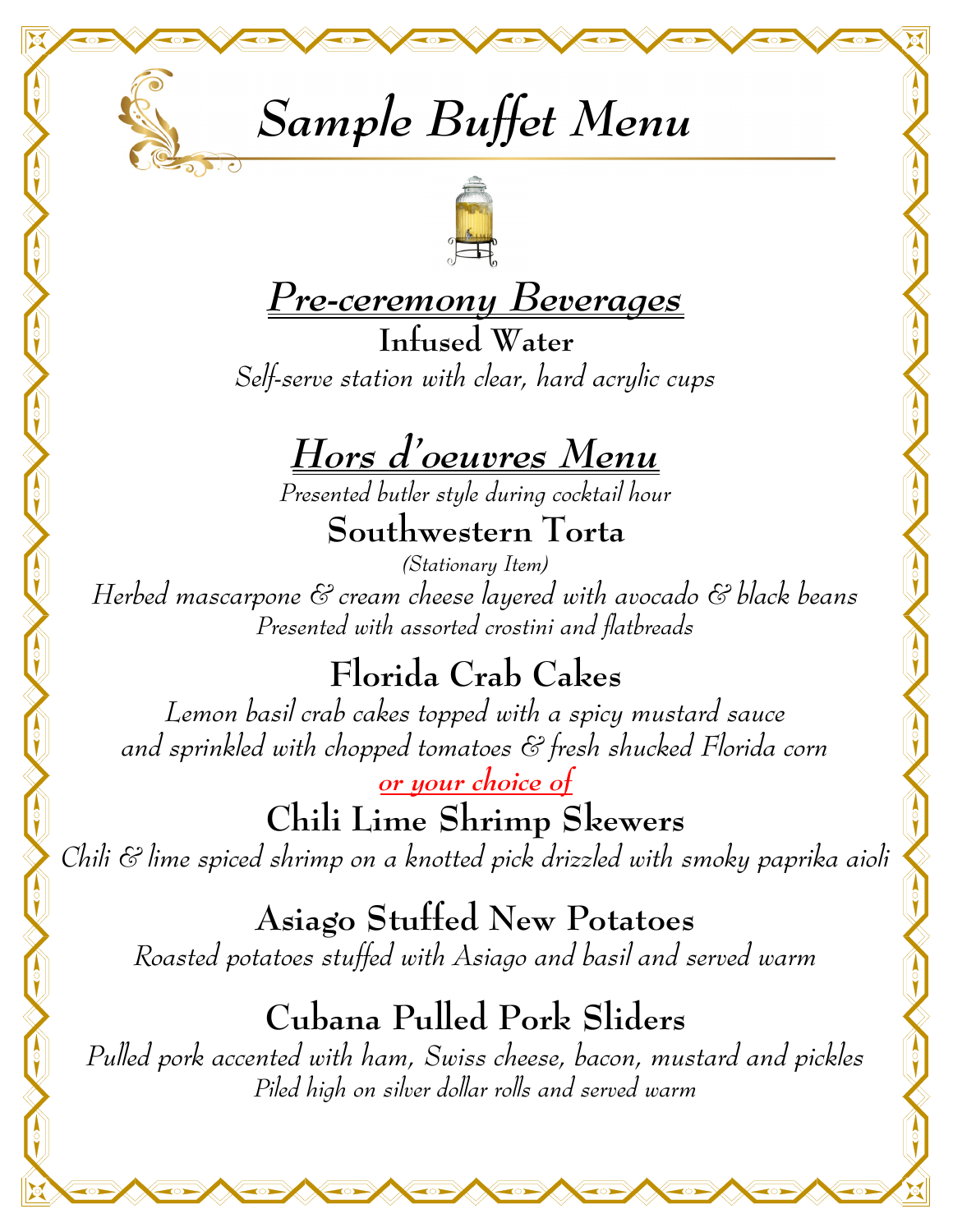



*(May be pre-set on guest tables) Assorted salad greens with carrots, cucumbers, Roma tomatoes, black olives, chick peas, pickled red onions and pumpkin seeds Served with our homemade creamy tarragon dressing and homemade vinaigrette* 

# **Chimichurri Steak**

*Argentinean style flank steak marinated with olive oil, red wine vinegar and fresh herbs Served with horseradish cream and green Chimichurri sauce* 

# **Choice of Chicken Dishes**

*(See next page)* 

**Ancient Grains**  *Tossed with fresh vegetables* 

**Roasted Asparagus** *Topped with corn salad* 

**Artisan Rolls and Breads**  *Presented with whipped butter and herbed EVOO* 

## **Wedding Cake by Others**

**Petite Desserts by DEI**  *(Priced Separately)* 

#### **Beverages**

**Late Night Snacks** 

*(Priced separately – served in bamboo boats) Cheese burgers in paradise with ketchup, mustard and pickles Tater tots topped with caramelized onions and Sriracha ketchup*